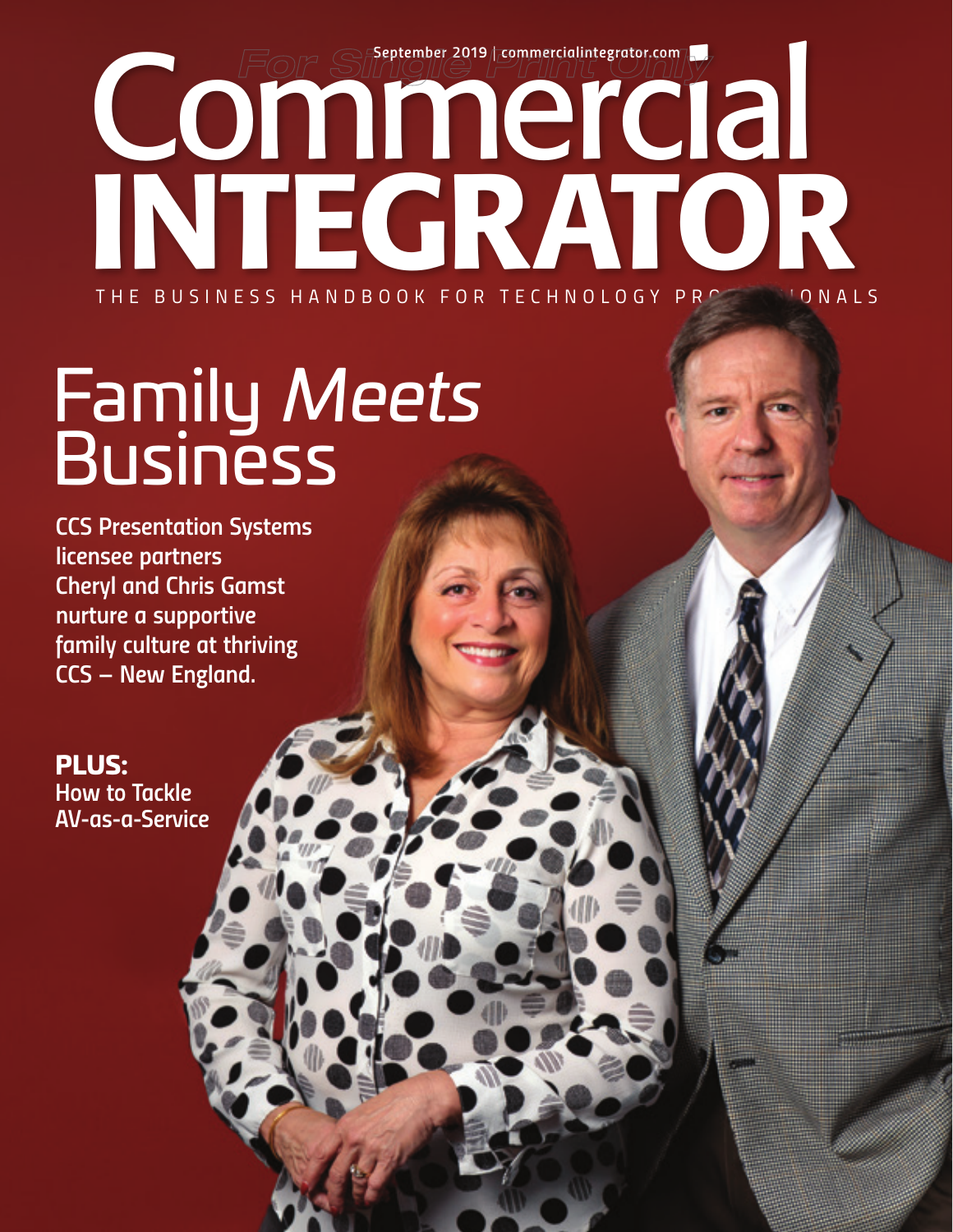# *INTERSECTION OF*  FAMILY *&* BUSINESS >>>>> >>>>>>

*Launching CCS – New England two decades ago solved big challenges for Cheryl and Chris Gamst's young family — then they found their business family in the CCS network. By Tom LeBlanc, Photography by Adrien Bisson*

**F YOU'VE WORKED** as a manufacturer's sales rep, you know the deal — frequent traveling and being available to your customers 24/7. Back in the 1990s, before easy access to video conferencing and communication platforms — and before "work-life balance" was a thing — it was even more challenging.

When Chris Gamst worked for a projector manufacturer, he was on the road almost every week. "It was what was expected of the job," he says, matter-of-factly. Those high expectations can take their toll on a father of two young children.

I

He remembers the precise moment when he and wife Cheryl realized something had to change. "Our son, Christian, who was 3 years old, was walking toward our front door with my briefcase in his hand," Chris says. "We asked him where he was going and he said, 'I'm going on a business trip.'"

There was something about that realization — that to their 3-year-old son dad is the guy who is on his way out the door that sprung Chris into action. "I knew I had to make some career changes in order to have more family time."

Chris had already been thinking about starting a business, and he wasn't in it alone. Cheryl, who had spent the last couple of years at home with the kids, previously had her own manufacturer's rep business in another industry and boasted a strong marketing background. Chris, meanwhile, brought sales and customer service talent, plus knowledge of the AV integration market.

Of course, the right leadership talent and an idea isn't enough ammunition to start a business. "A lot of people want to start a business," Chris says, but getting the nerve up is a big challenge because there are a lot of risks. "We had a young family and I had

a steady paycheck, and you can't count on that when you're starting a business. You have to come up with money."

Since there was no obvious answer, the Gamsts' reality of Cheryl at home with the kids while Chris was on the road for four or five days a week would continue — for the time being.

### *Taking the First Leap*

When most people look back on their careers, they can identify key colleagues and conversations that helped them to pivot in the right (or wrong) direction. In Chris Gamst's case, he was lucky to make an early connection with David Riberi when they worked together at a projector manufacturer.

They remained friends after Riberi left. During a conversation

## **CCS – New England** | *ccsnewengland.com* **PRIMARY LOCATION:** Nashua, N.H. **ADDITIONAL LOCATIONS:** Woburn, MA and Warwick, RI **PRINCIPALS:** Cheryl Gamst, President; Chris Gamst, VP **YEARS IN BUSINESS:** 21 **EMPLOYEES:** 46 **TOTAL REVENUES:** \$20 million (2019, projected) **NUMBER OF INSTALLS LAST YEAR:** 800 **TOP 3 MARKETS:** Education, Corporate, Government **TOP 5 BRANDS:** Extron, Crestron, Epson, Sony, Samsung CI SNAPSHOT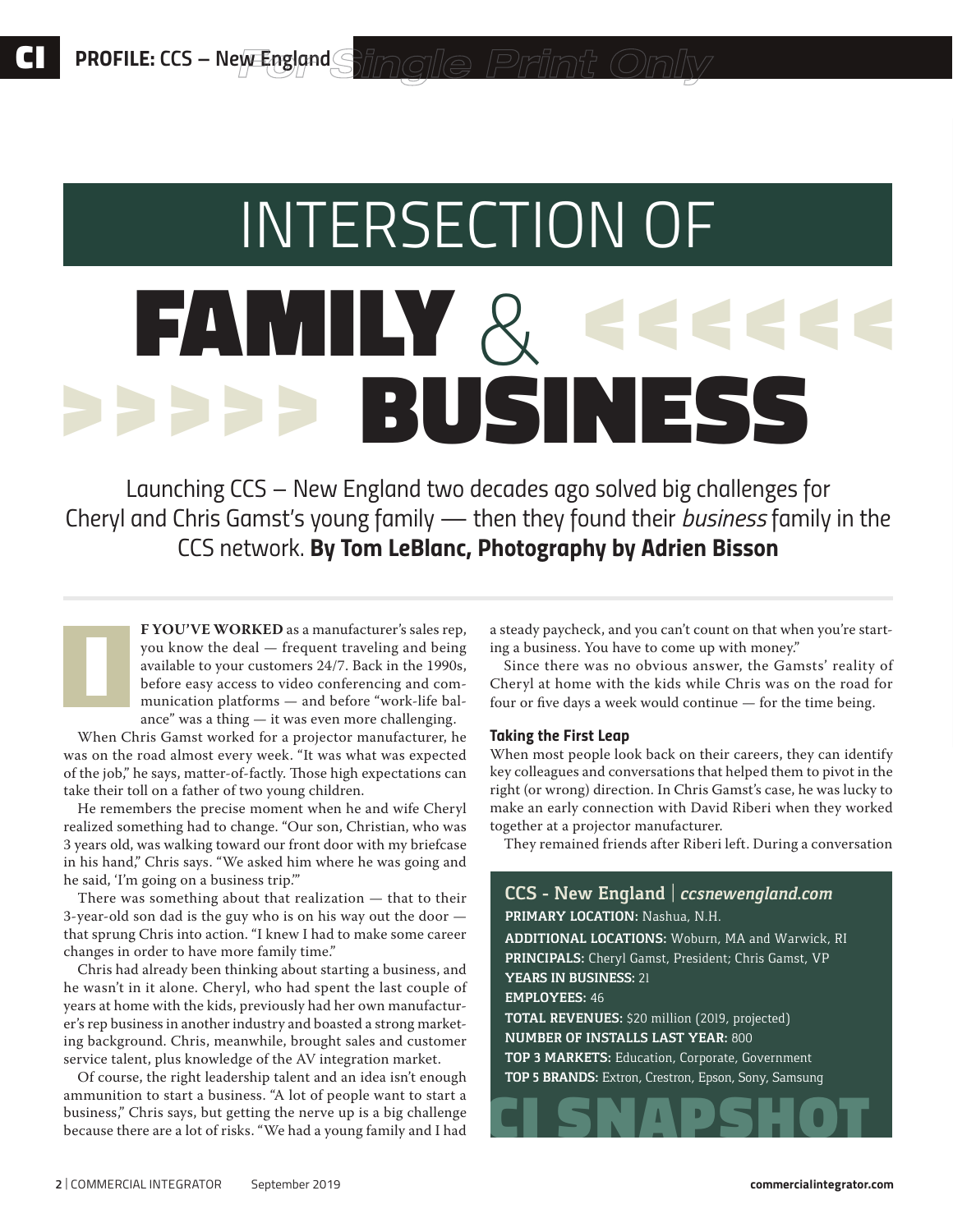

about Gamst's business ambitions, Riberi talked about how he had launched a business as part of the CCS Presentation Systems network. In fact, Riberi's CCS Presentation Systems – California was the second CCS licensee under the CCS umbrella founded by CEO John Godbout out of CCS Presentation Systems – Southwest in Arizona.

It was and is a unique setup within the commercial AV integration market. Each of the partners under the CCS umbrella are tied to the parent company through a licensing agreement. Godbout is clear that these are not "franchises." Each partner owns his or her own business and can build and create equity through the relationship.

Riberi, who since departed CCS in 2017 to co-found Light-Werks Communication Systems, sold Gamst on the value of being a CCS licensee. He explained that "all the product lines, all the manufacturers that I would have to sign up individually were all set up," Chris recalls. "He said that [Godbout] helped him get the business started with fellow manufacturers and offered valuable business advice."

It sounded like the type of jumpstart the Gamsts needed, and Riberi felt comfortable setting up a meeting with Godbout. "I had known Chris for a long time and I knew him to be a proverbial 'good guy' — honest, hard-working, and really friendly," Riberi says. "Combined with his sales experience in the industry and his desire to be an entrepreneur, I thought he and Cheryl would be an

"We had a young family and I had a steady paycheck, and you can't count on that when you're starting a business. You have to come up with money," says Chris Gamst.

excellent fit with CCS, with John and Beth Godbout."

It didn't take long for Chris and Godbout to connect at an InfoComm event, but it wasn't ideal. "It was loud and it was difficult talking," Chris recalls.

It seemed like an opportunity lost and the Gamsts went back to business as usual. However, Riberi worked to set up another,

more productive meeting between Chris and Godbout. This one was a year in the making but the extra time probably paid dividends. Meeting No. 2 also took place at InfoComm, but this time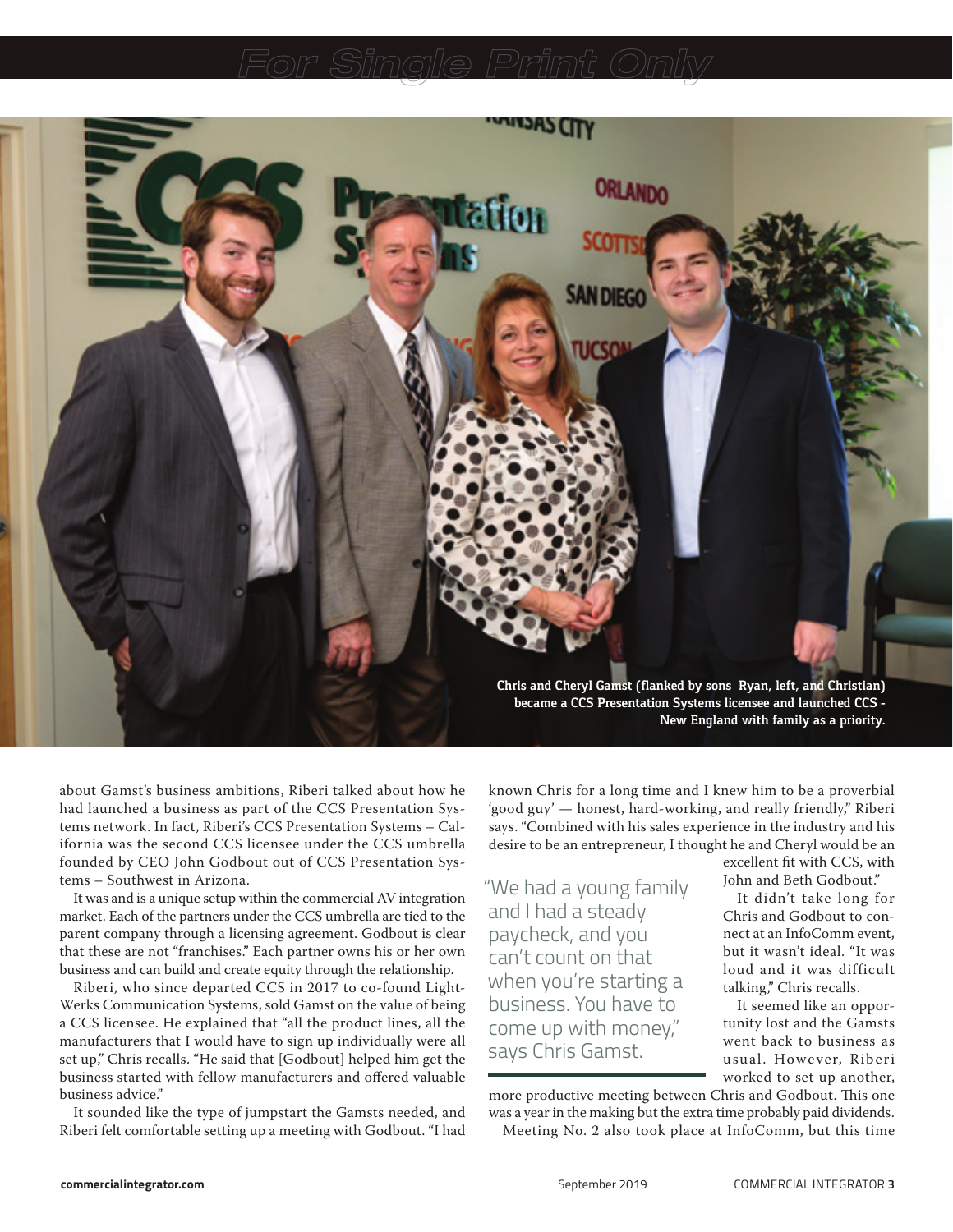in a hotel lobby. The Gamsts spent a lot of time preparing for Chris' presentation. "Cheryl helped me put together sales projections and a business plan," he says.

Then came the meeting. Chris recalls that he sat down with John in the lobby of the hotel and handed him the detailed business plan. "He looked at it for I think three or four seconds and said, 'Well, that's nice. I know you spent a lot of time on this, but I've already vetted you."

Godbout recalls that meeting, too. While the response might have seemed curt it was anything but. "The initial qualification was based on my contacting other integrators, manufacturing reps and just about anyone who had knowledge of the prospect," he says. "Chris and Cheryl received strong reviews by their peers and customers."

Meanwhile, he was pleased that the Gamsts had been recommended by an existing partner. The New England-based couple also wanted to become partners in a geographic territory that was desirable to the partnership. "It has been said that you like someone within seconds of meeting them, and Chris and Cheryl passed the 'John test' immediately," Godbout says.

However, the "John test" isn't the final exam. Chris recalls Godbout emphasizing the importance of CCS's reputation and how selective it is to sign a licensee. Licensees had to have the same ethics and values as Godbout, his wife and the other CCS partners.

It wasn't long before Cheryl and Chris flew to meet and have



"When we got this opportunity to become a licensee of CCS we were going to find a way to make it work," says Cheryl Gamst. "It started with selling the house, but also making other changes to make sure we were supporting ourselves."

dinner with John and Beth Godbout. "He called us within a day or two and said, 'Okay, you passed the 'Beth test.' You're in. I'll send you a licensee agreement."

#### *A Family Takes a Risk*

While it was a great step forward to earn the Godbouts' endorsement as a CCS licensee, the Gamsts didn't have the luxury of glossing over the next step — raising money to start the business. "All the expenses are out of our pocket," Chris says.

That is partially a reflection of CCS being a licensee partnership as opposed to a franchise structure. "It's different," Chris says. "It gives us more control of day-to-day business handling."

Essentially, CCS partner licensees are held together by that license agreement that "requires a very small percentage of the revenue to be paid to CCS – Arizona," Godbout explains. "Without disclosing the exact amount, a partner's license fee has never been more than the VIR/MDF [volume incentive rebates/marketing development refunds] benefits they receive as a CCS partner. Basically, all the agreement requires is to protect the reputation of CCS and be good industry citizens."

Still, just like starting any business, it requires capital. The Gamsts had to get creative and sold their house, laying out a fixed amount of cash flow that the family would live on for the next two years. "We didn't take a paycheck during that time," Chris says.

It was a risk, but Cheryl was all in. "It was a dream Chris and I had for years. When we got this opportunity to become a licensee of CCS we were going to find a way to make it work. It started with selling the house, but also making other changes to make sure we were supporting ourselves," she says.

"We found a way."

The other investment that the Gamsts made Chris describes as "sweat equity." Grandparents stepped up to watch the kids so Cheryl could work on the business. Chris recalls being at the office seven days a week in the early years.

As hard as the Gamsts worked to get the business up and running during those early years, the CCS structure provided them with invaluable support.

Indeed, "it was our business, the way we wanted to handle it and [Godbout] really didn't interfere with that," Chris says. "But he's there to guide us and give us advice, and that's one of the nice things about the whole CCS setup. There are 12 owners [of licensee companies] and it's like having 12 consultants."

Godbout has built that type of collaboration into the CCS structure, instituting monthly partner conference calls, bi-yearly partner meetings and occasional bi-yearly trips to destinations such as Ireland, New York, Scotland, the Caribbean and Bora Bora. "We also formed a company, CCS Global, in which we share resources, bonding, health care, marketing, etc.," Godbout adds.

"Each partner owns a portion and shares in the resources. The majority of the partners use the same accounting system, realizing the benefits and the pitfalls of it — but regardless we all understand the benefits of having similar information. It would be uncommon for any of the 12 partners to not communicate either by phone or email each week."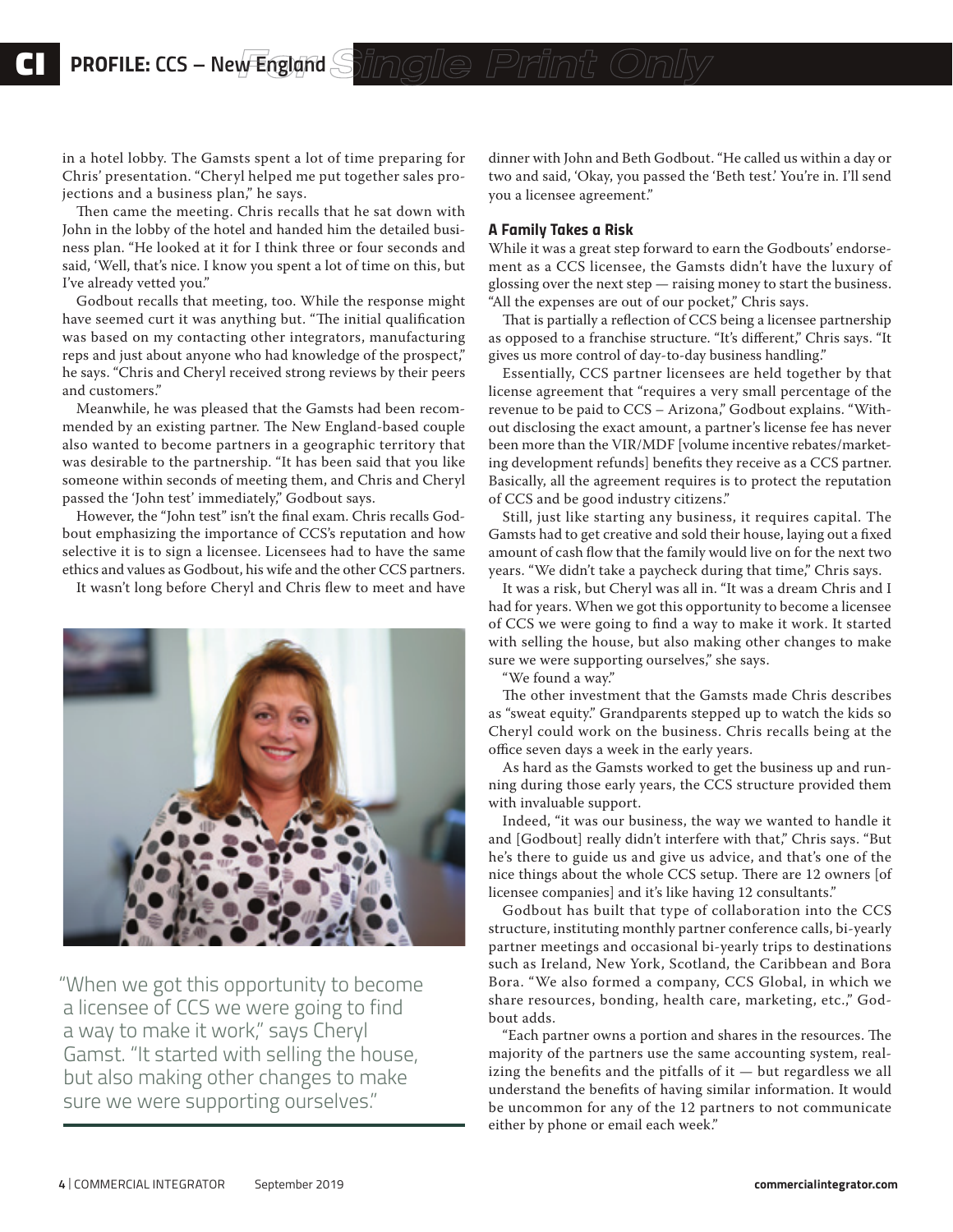The built-in support and structure were beneficial to the young business owners. "We didn't have to recreate the wheel. That was very appealing to us," Chris says.

#### *A Growing Family Business*

More than two decades later, the calculated risk that the Gamsts took is reflected in a growing business. "It's grown pretty much every year," Chris says. Since CCS Presentation Systems – New England launched 21 years ago the economy has experienced its share of notable recessions. During those years, "we might have been a little flat," he says, arguing that in the AV integration industry it's possible to find growth during tough economic times "if you're out there, working hard and doing a good job for your customers."

Recently, CCS – New England has experienced a growth spurt. "The last couple of years it has increased significantly the business and the number of employees that we have."

"Each partner owns a portion and shares in the resources," says CCS – Arizona founder and CEO John Godbout.

Most markets — corporate, K-12 and government — have remained fairly steady while higher education has seen a significant uptick for Nashua, N.H.-based  $CCS - New England,$ often tapping into the Boston-area universities

about 45 miles down the road. "It's an area we didn't focus as much on as we should have," Chris acknowledges. "It's really grown quite a bit."

The fact that CCS – New England has added to its staff recently likely contributes to the increase in its higher education business. "We were fortunate to get some good people during the last year and a half," he says. "This helps fuel growth."

Chris anticipates similar impact on the corporate market. "That's another area that has been growing for us and will continue to grow as we put more emphasis on it."

Overcoming the AV integration industry's well-documented recruiting challenges is critical to CCS – New England's continued growth, according to Chris. "A lot of it depends on getting the personnel," he says. "If there is anything that has slowed us down, it's getting good, quality people, but we've been very fortunate. Hopefully, that continues."

CCS – New England is investing in its growth. It has plans to open a second facility in Rhode Island and it will expand its Nashua headquarters. The company owns its building but had been leasing a section of it. With staff facilities needs increasing, CCS – New England intends to take over the entire building once the tenant's lease is up. "I don't have any more space for support staff and we do need more," Cheryl says. "We're at that point."

Meanwhile, both Chris and Cheryl are wary of the perils of growing too quickly. "We've had some pretty significant growth, almost doubling the size of our business over the last couple of years, and it's tough to adjust to that," Chris says.

Cheryl aims to make sure that the company takes a mea-



# SO YOU WANT TO BE A CCS LICENSEE …

ALTHOUGH CHRIS AND CHERYL GAMST'S success story with CCS Presentation Systems – New England might make it look easy, there were three essential elements at play in order for the CCS licensee structure to work:

- › CCS Arizona founder and CEO John Godbout had to put together a business strategy that would make a unique licensee partnership network have a chance to succeed.
- › It takes quality people and managers to lead the individual CCS licensee companies.
- › Those quality people need to treat it like starting a business, because that's exactly what they're doing. And they need to invest the "sweat equity," in Chris' words, that the Gamsts were willing to deliver.

The whole concept started when a rep from a manufacturer that Godbout's CCS – Arizona worked with talked to him about his career ambitions. "He wanted to become an integrator but lacked the financing and juice to put it together," Godbout recalls. "He and I created a concept that would provide him the necessary funding and support that was needed. Other manufacturing reps saw his success and became interested. I was also interested in growing the idea and accepted every inquiry as a potential CCS partner."

All those inquiries, of course, don't turn into business partnerships. In the case of the Gamsts, Godbout put in the legwork interviewing integration firms, manufacturer's reps and just about anybody he could find who had interacted with them. Even once he was convinced of their business credentials, he spent more time getting to know them on a personal level to make sure they'd reflect the ethics and reputation of CCS.

From a strategic business perspective, the New England-based Gamsts offered particular appeal. "They wanted to become partners in a geographic territory that was desirable to the partnership," Godbout says. "We're always looking for partners like Chris and Cheryl."